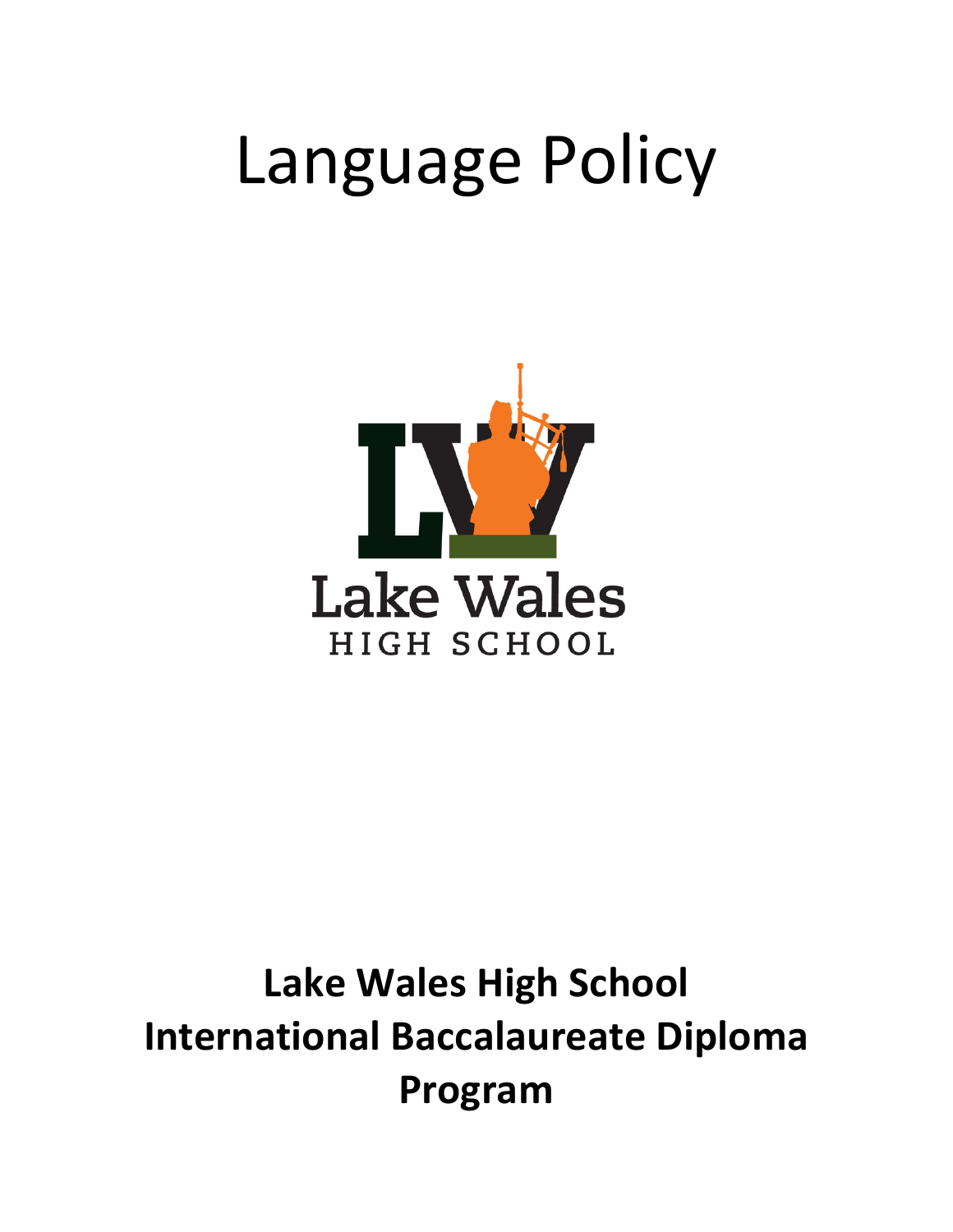## **Philosophy**

*Mission Statement: Creating a vibrant, internationally-minded community where students are encouraged to seek a life of inquiry, reflection, and merit.*

As an IB world school Lake Wales High School (LWHS) has a written language policy that outlines goals for language teaching and learning. It is a statement of action describing practices for achieving and evaluating goals.

Language is at the heart of learning. It is how thought, meaning and understanding are expressed, and provides access to literature, culture, history, the sciences, mathematics and the arts. It provides students with immediate access to different cultures and perspectives and integration into the school community as well as local and international communities.

Lake Wales High School is public charter school with approximately 70% of students on free and reduced lunch and the most common first language is English with a small percentage of students who are native speakers of several languages such as Spanish, German, Hindi, Gujarati, Mandarin, and French. The language of instruction is English, and student's fluency ranges from low levels to mother tongue fluency with every stage in between. We believe the ability for students to communicate with each other at LWHS, and for them to communicate with others around the world in more than one language, is critical in fostering international understanding, cultural empathy and in developing balanced, open-minded global citizens for the next generation. To this end all teachers throughout the school are viewed as language teachers with responsibilities in facilitating appropriate communication.

## **Practices:**

**Admissions:** As a public charter school, we do not require proficiency in English or another language for admission to the program. Having said that, it is rare to have an applicant who does not speak at least some English. Students who do not speak English are given a language proficiency assessment to determine their level of English proficiency. The information gathered from the assessment is used to determine the level of additional support services needed. The IB Program at LWHS accepts applications from all students. Given the rigor of the program, it turns out, students who come in with a 3.25 GPA or higher, standardized test scores of Level 3 or higher on a scale of 1-5 with achievement level 3 as a passing score, tend to do better in the IB program – both academically and emotionally. Students who have lower proficiency tend to struggle in most cases, but we do have some who have gone on to earn the IB Diploma despite low test scores and GPA in the middle school years. The two tests scores we look at are the Florida State Assessments (FSA)– English Language Arts (ELA), and FSA Math. We strive to provide open access so if a student's GPA is below a 3.25 or they do not have the expected test scores, the IB coordinator meets with the family, and the student to familiarize them with the rigor of the IB program and if the student wants to work towards the IB Diploma, they are granted admission. No student is denied admission if they want to work towards the Diploma despite having low test scores or limited English language proficiency. It is the goal of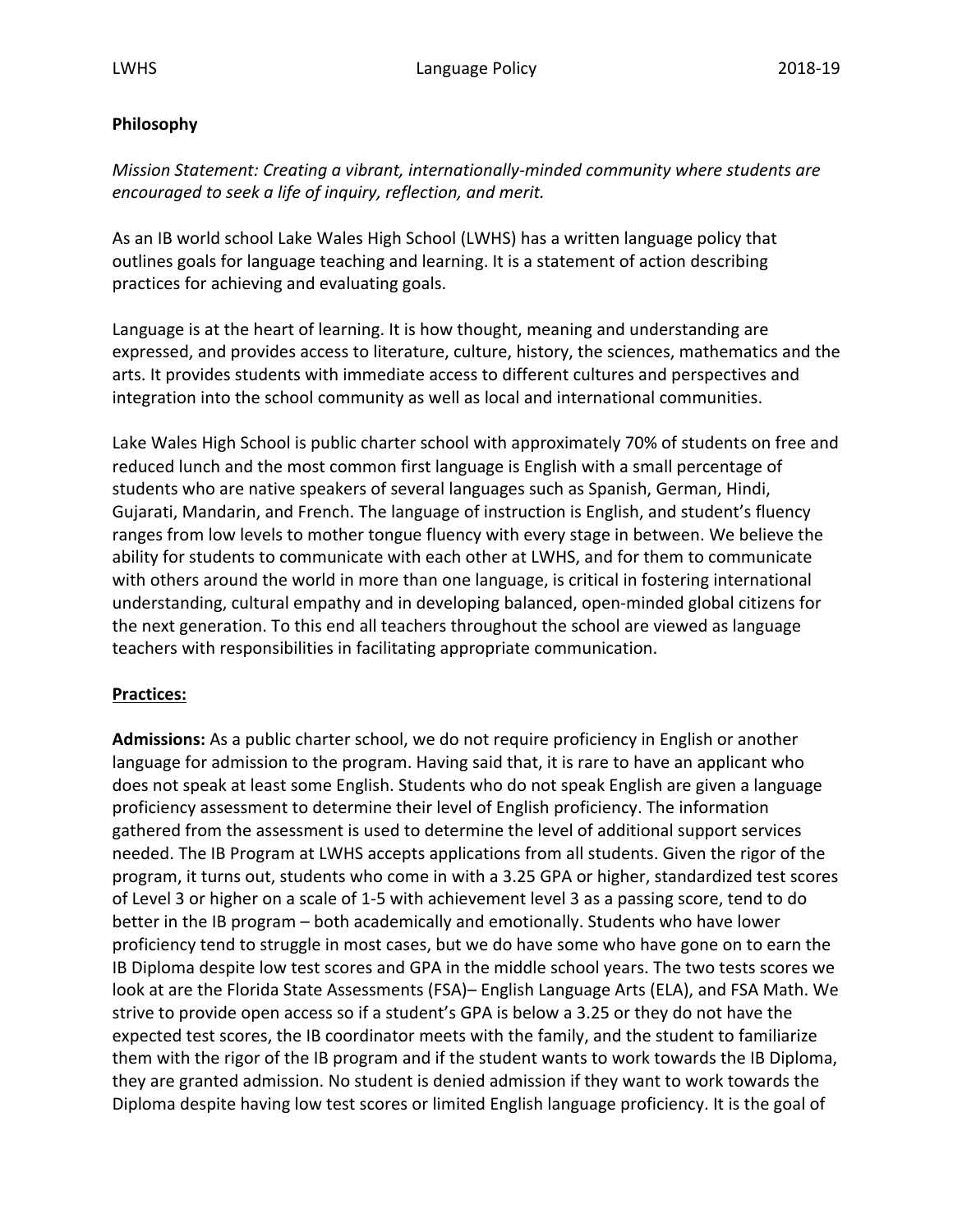all of the teachers in the IB Program to provide a caring environment for all students admitted to this program regardless of language proficiency.

**Language A:** English is the main language of instruction for all students. Language A is limited to the English language and students are taught English syntax, grammar, and communication skills in all IB classes. All students are involved in Language A learning from grades nine through twelve and it aligns with the requirements of Florida Public Schools, Florida Common Core standards, and the International Baccalaureate Language A objectives. However, to support students with *Limited English Proficiency* (LEP), all of our teachers are required to work towards becoming *English as a Second Language* (ESOL) certified.

In order to graduate from LWHS all students must take and pass a non-ESL mainstream English course (English Literature 1) and in order to study in the IB Diploma Program all students must have sufficient fluency to study English A Literature HL.

**Language B:** Second language, or Language B, classes are available throughout grades 9-12 in Spanish. The study of a second language provides access to a different culture, and learning culture through language is the focus of second language classes. Due to our historical connection with and student representation from Mexico, Puerto Rico, Cuba and the Dominican Republic, and availability of staff, Spanish is the main second language at LWHS.

**Mother Tongue Development:** Mother tongue development is recognized as important for learning other languages,including English, and is encouraged both formally and informally. English is not offered as an IB Language B course because of the need for greater fluency in English at US universities, which is the preferred destination of the majority of LWHS graduates.

**Promotion of other languages:** We value other languages and want to expand the Language B offerings beyond Spanish at the school. The physical location of the school limits access to foreign language teachers. We want to offer another language such as Mandarin or French but need to have two teachers to ensure continuity of instruction. Until then, students who want to learn a third language or formally study their mother tongue can take dual enrollment classes. They can also take classes online using the providers like Edgenuity - our Virtual School or Pamoja. It is our hope that the interactions between different cultures represented in the student body will encourage all students to be life-long learners and inquirers.

Language Development and Support across the curriculum: LWHS facilitates the development of language skills by reading in all classes while paying attention to student progress in reading comprehension and evaluating text complexity. Once or twice a week, we also have a dedicated block of time called Read-to-Read (R2R), where all students, teachers, and admin staff must be engaged in reading. Students are encouraged to read outside of the classroom and to make it an effective practice, the media specialist at LWHS gets input from students and has the freedom to purchase books that reflect student interest every semester. Since the initiation of this practice, book checkouts have more than quadrupled and students are reading for the love of reading and not purely for academic purposes.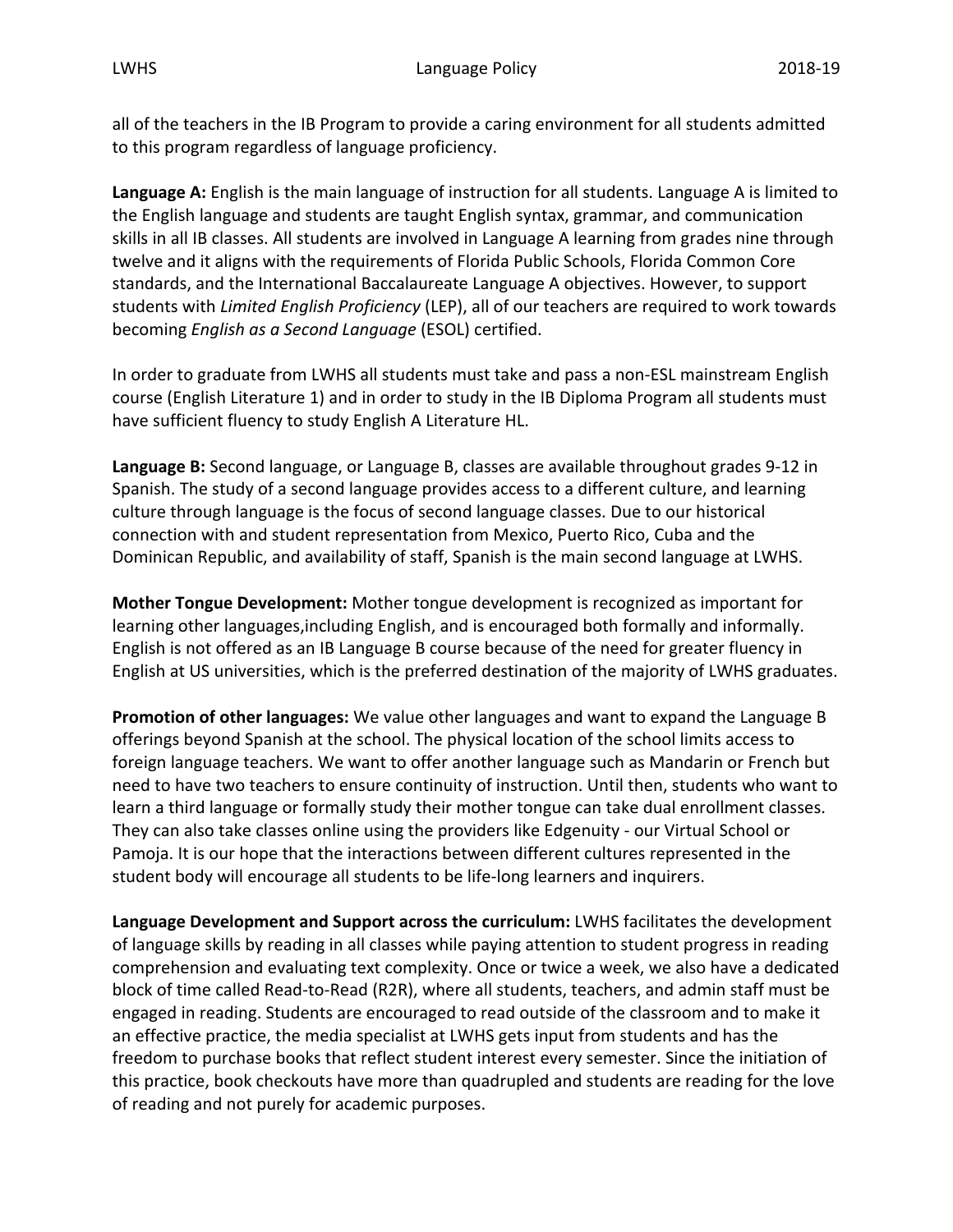Within the classroom, teachers use a variety of practices and tools such as thinking maps and graphic organizers to differentiate instruction for all levels of language proficiency. Students are encouraged to incorporate reading in their forms of communication by reading aloud, reading in groups, and reading expressively  $-$  both in Language A and Language B classrooms. Students are also exposed to a variety of genres, including but not limited to fiction, poetry, plays, trade books, short stories, newspapers/magazines, and informational texts in both, English and Spanish. Students are encouraged to develop their language skills through writing in all subject areas. They are exposed to varied, challenging, and meaningful opportunities to write that correspond to the requirements of the subject area and the IB Diploma program. A variety of genres are used to develop student writing skills including but not limited to journaling, essays, reflections, discussion posts on our Learning Management System – Schoology, and writing lab reports. Students receive skill-building feedback from teachers, peers, and other adults who are providing instruction and modeling the correct usage of written and oral language. Students are provided ample opportunities to develop and utilize oral language across the curriculum. Beyond their daily conversations, students develop skill through oral presentations, debates, speeches, poetry recitations, songs, and dramatic readings. Teachers model the correct language usage in conversations and instructional presentations while maintaining sensitivity to the students' language proficiency and cultural background.

All students working towards the IB Diploma are actively involved in CAS activities and projects through the diploma years. Many of the projects and activities provide student opportunities to use the language of their heritage and develop their communication skills in both their mother tongue and English. Students are encouraged to select activities and projects that have personal deep meaning and can select projects that give back to the countries and cultures that their families represent.

**Language Support:** Even though the majority of the students at Lake Wales High School are considered English speakers, some of our students are bilingual and multilingual. Spanish speaking students are encouraged to help the Language B teachers of their respective mother tongue by working with students to develop proper accents and pronunciation of words. This practice supports the students' mother tongue while helping to promote a global mindedness among our students. Language A and Language B teachers are encouraged to select literary works that represent the cultural background of some of our students. This practice enhances the class discussions and helps all students develop an open mind about those cultures that are different from their own. The bilingual and multilingual students receive support from our English Language Learners program (ELL), and scaffolding in the classroom as needed. Our ELL coordinator oversees the language development of many of our students and assists the teachers in meeting the language needs of our students.

## **References and Resources**

• Guidelines for developing a school language policy. IBO, 2008.